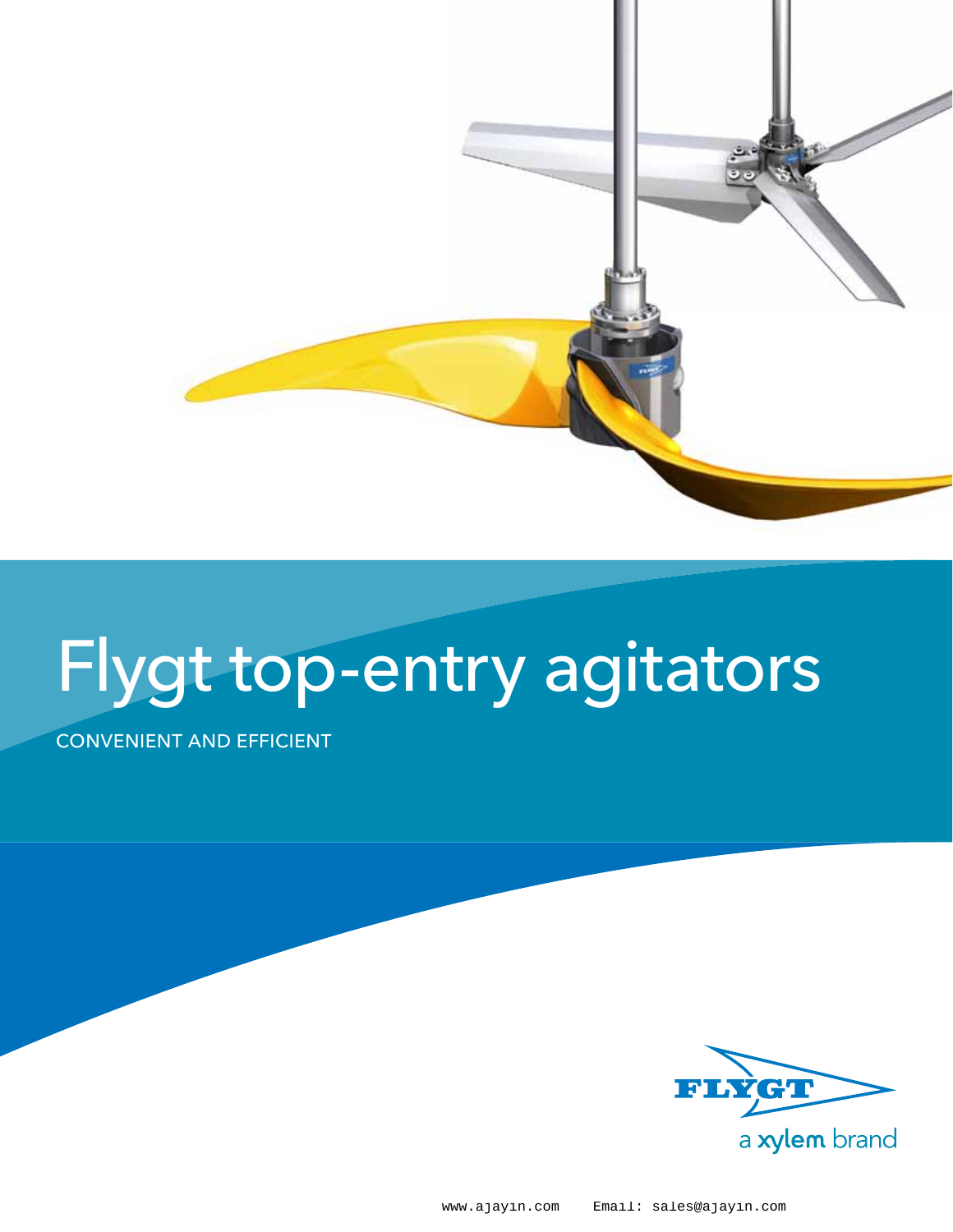## Top energy-efficient performance



#### **Rising to the mixing challenge**

All mixing applications require varying degrees of both small-scale turbulence and bulk flow. With a good bulk flow, the contents of the entire tank are put into motion so that all parts are involved in the mixing. The strength of the bulk flow is, in turn, dependent on the total amount of installed thrust and layout.

#### **Unparalleled expertise, broad mixing solutions**

Xylem pioneered the use of thrust as the main performance parameter for mixing. And every day, we put more than 50 years of R&D expertise and practical experience to work to determine the right technology, mixer size and installation for your requirements.

Our comprehensive portfolio of mixers and agitators cover virtually every requirement. Hundreds of thousands of Flygt mixers and agitators are in service worldwide, delivering efficient mixing performance.

#### **Top-entry agitation**

When deep tank mixing is essential for wastewater treatment processes, Flygt top-entry agitators deliver outstanding cost-effective performance for applications that involve all types of fluids, including high DS fibrous sludge.

Engineered for energy efficiency, hygienic handling and ease of installation and service, these agitators combine dry-installed drives with submersible shaft and impellers for:

- **Digester mixing**
- **n** Denitrification processes
- **B** Sludge storage mixing



**Comprehensive mixing portfolio**

Xylem's wide array of reliable, trouble-free mixing equipment includes;

- **Flygt top-entry** agitators
- **Flygt low-speed** mixers
- Flygt compact mixers
- n Flygt jet mixers
- n Flygt hydroejectors



**Advantages of Flygt top-entry agitators**

- **n** Maximum uptime
- **n** Strong bulk flow and high mixing efficiency
- High energy efficiency
- $\blacksquare$  Easy to service
- n Highly versatile for all fluid types
- n Hygienic handling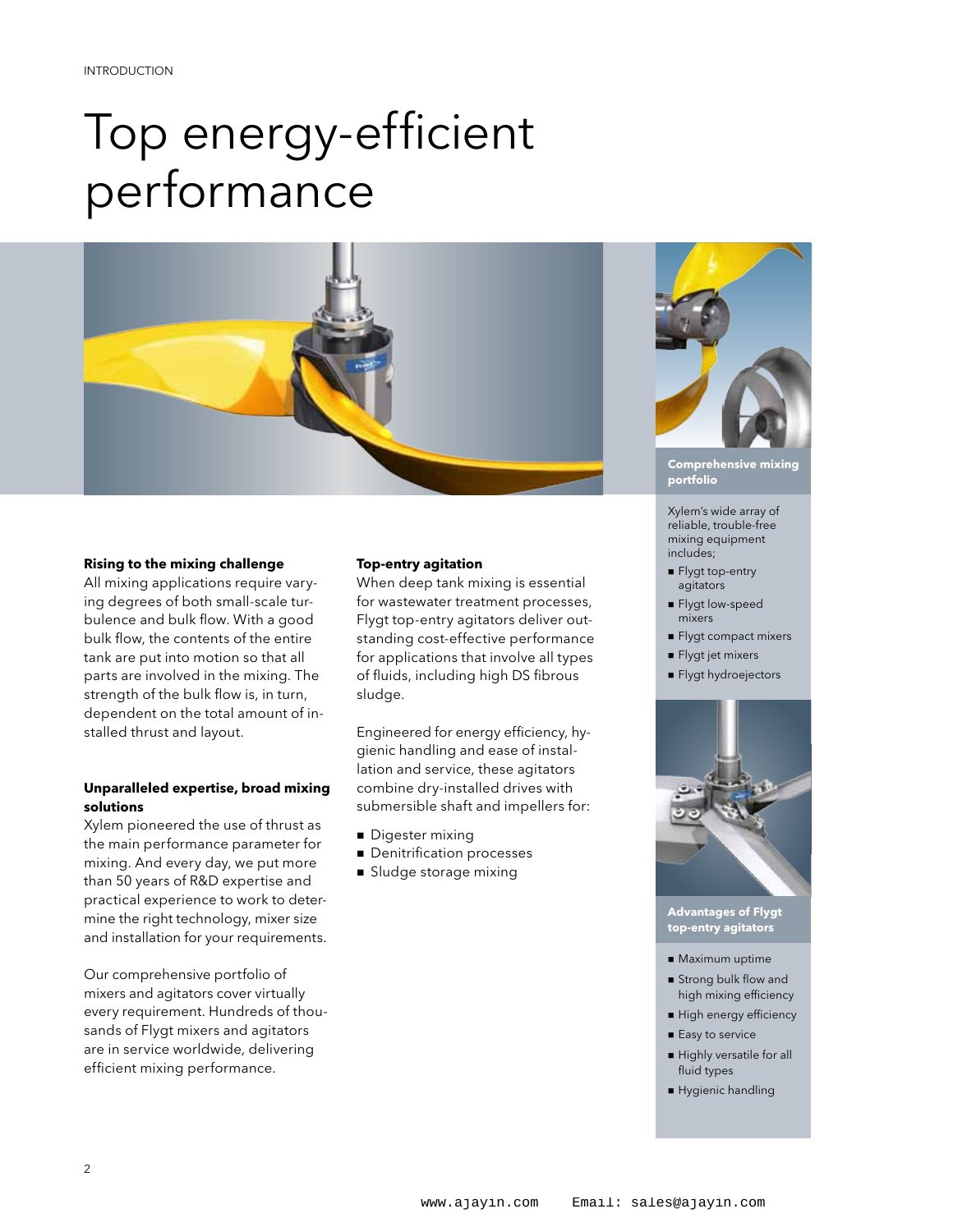## Higher process reliability, greater flexibility

**Ensuring successful mixing depends on the reliability and flexibility of the right mixing technology. With Flygt top-entry agitators from Xylem, you can effectively fine-tune your anaerobic, anoxic and digester processes regardless of tank depth, volume, shape or size.**

#### **Sturdy construction**

Every component of Flygt top-entry mixers is engineered to withstand tens of thousands of hours of continuous operation. Parallel shaft geared motors combined with rigid drive shaft and specially designed impellers contribute to long-lasting operation.

#### **Outstanding impeller design**

Whether you choose our standard three-blade hydrofoil impellers or our proven non-clogging Flygt banana blade impellers, you get exceptional thrust and high bulk flow along with excellent energy efficiency. Our signature yellow impeller blades with its backswept design, offers the advantage of selfcleaning properties to ensure clog-free operation, even in the presence of fibrous materials.

#### **Design flexibility for any requirement**

Our top-entry agitator portfolio comprises three reliable Flygt models that can be tailored to your process needs. Simply tell us about your agitation requirements. Then let us recommend the configuration that is right for you by specifying the impeller type, number, size, shaft and position.





Robust cast-iron bearing housing

All wetted parts made of high-alloy steel



Impeller designs for optimum performance in different fluids and/or tank types.



Built to fit: Configure your Flygt top-entry agitators with a single impeller or multiple impellers up to 4 meters in diameter.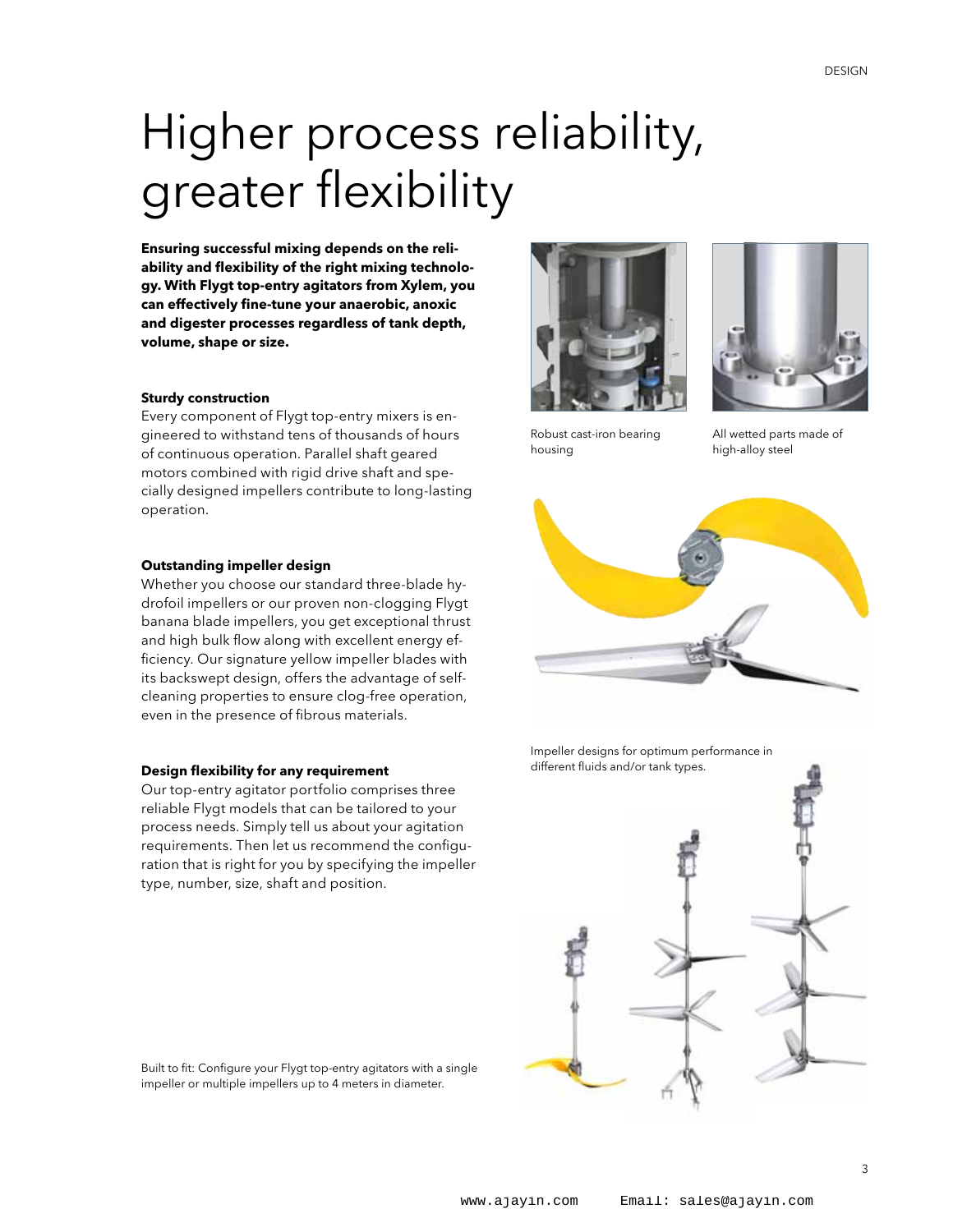### Flygt 4850 **For a wide variety of mixing scenarios**



 **Detachable couplings 1 with carrier pins** Easily withstand torsional forces.

- **Parallel shaft 2 geared motor** Ensures continuous duty and long lifespan.
- **Robust bearing 3 housing** Protects bearings to ensure smooth operation.

#### **Spherical roller 4 bearings**

Provide up to 100,000 hours of service life.

#### **Compact high-alloy 5 shaft**

Provides rigidity and load-bearing capabilities.

**Flygt banana blade 6 impellers**

Provide sustained mixing efficiency even in the presence of fibrous material. Permanently attached to the shaft in fixed positions.





#### **Optional three-blade hydrofoil impeller**

Adjustable positioning optimizes bulk flow and prevents formation of surface scum. Available in high-alloy steel for high temperatures with up to 2.5-m diameters. Locks to shaft by means of a tapered clamp.



#### **Bottom support bearing**

This accessory securely affixes the shaft to the basin floor, eliminating agitator and bridge vibration to provide ultimate stability.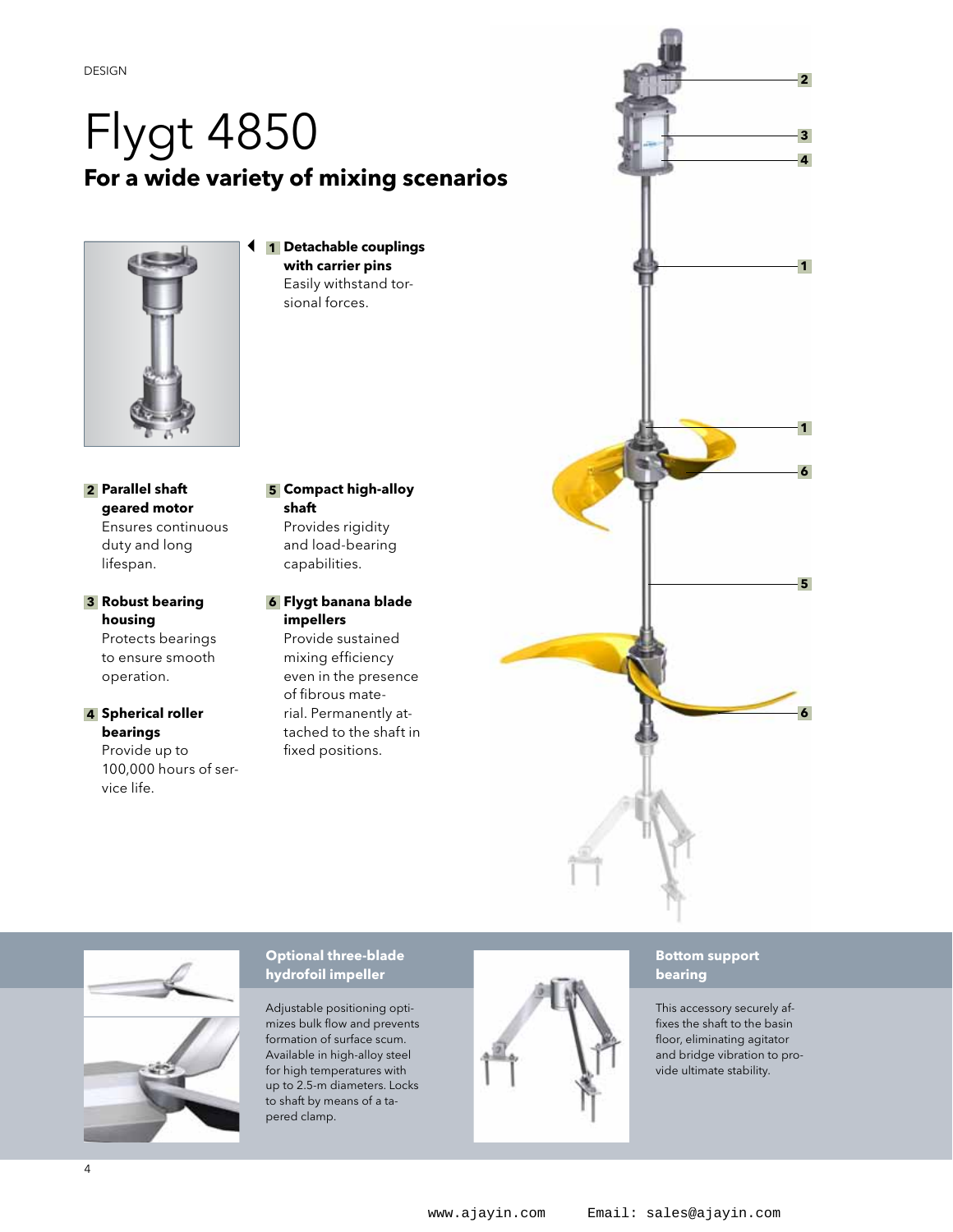### **For easy-to-service digester mixing** Flygt 4860/4870



#### **Wear-proof water lock 1**

Prevents leakage of potentially harmful gases and agitator breakdown through the use of an explosion-proof gear motor and level sensor system. No wear parts.

**Parallel shaft 2 geared motor** Ensures continuous duty and long lifespan.

**Robust bearing 3 housing** Protects bearings to ensure smooth operation.

**Long-life roller 4 bearings**

**Couplings with 5 carrier pins**

> Easily withstand torsional forces. Stress relievers mitigate shearing forces on the shaft hub and minimize the risk of blade damage.

**Leveling flange 6** Makes it easy to adjust shaft to true vertical position.

**High-strength, vari-7 able-length shaft** Reinforced with plunge

and carrier pins. Prolongs service lifetime and minimizes the risk of breakdown.

#### Provide long service life. **Flygt three-blade 8 hydrofoil impellers**

For low power consumption and high flow rate. Delivered as loose blades for easy assembly.





#### **Leveling flange with gas seal**

This accessory aligns motor housing with shaft to eliminate the risk of increased shaft load and gas leakage. Horizontal position can easily be adjusted by a single person.



#### **Rotating shaft stabilizer**

This accessory prevents shaft runout by securely affixing the shaft end to the digester bottom with a tight swivel coupling assembly.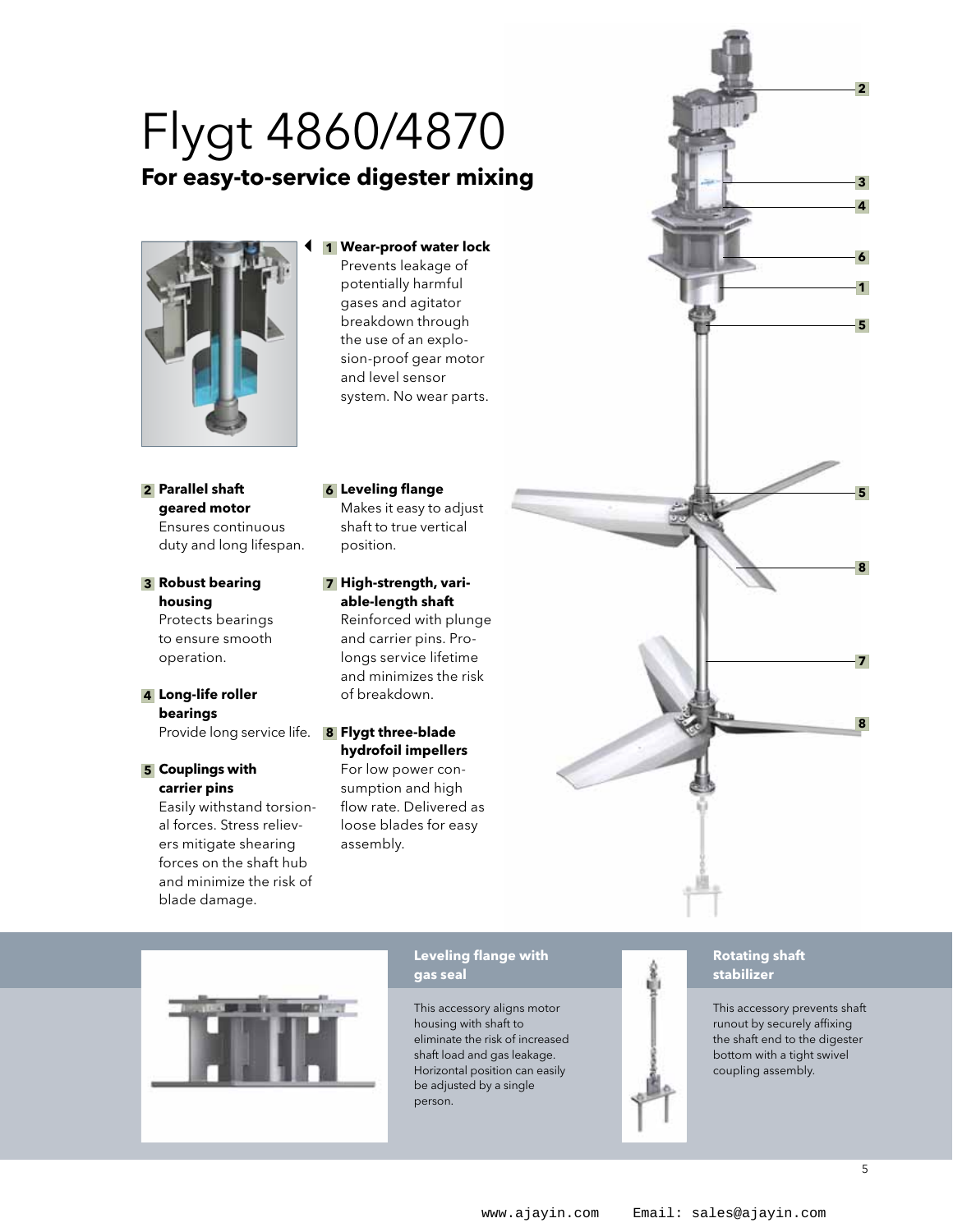## Peak performance starts on top

#### **Facts and figures**

| <b>Model</b>                                                            | <b>SY4850</b>                  | <b>SY4860</b>                       | <b>SY4870</b>                       |
|-------------------------------------------------------------------------|--------------------------------|-------------------------------------|-------------------------------------|
| Main application                                                        | Denitrification                | Municipal digesters                 | Municipal digesters                 |
| Installed electric power<br>$\cdot$ 50 Hz, kW<br>$\cdot$ 60 Hz, kW      | $2.2 - 7.5$<br>$2.6 - 9.0$     | $1.5 - 4.0$<br>$1.8 - 4.8$          | $5.5 - 15$<br>$6.6 - 18$            |
| Impeller speed<br>$\cdot$ 50 Hz, rpm<br>$\cdot$ 60 Hz, rpm              | $18 - 44$<br>$22 - 59$         | $10 - 24$<br>$12 - 29$              | $12 - 23$<br>$14 - 28$              |
| Impeller diameters<br>· Flygt banana, m (in)<br>· 3-blade steel, m (in) | 2.5(98)<br>$1.5(59) - 2.5(98)$ | $1.5(59) - 2.5(98)$                 | $2.0(79) - 4.0(157)$                |
| Max thrust, N                                                           | 6,000                          | 6,000                               | 13,500                              |
| Working volumes                                                         | ox/anox basin                  | Up to 2,000 m <sup>3</sup>          | Up to 5,000 m <sup>3</sup>          |
| Approved for use in hazar-<br>dous environments                         |                                | Yes                                 | Yes                                 |
| Accessories                                                             | Bottom support                 | Shaft stabilizer<br>Leveling flange | Shaft stabilizer<br>Leveling flange |
| Max. temperature                                                        | 50°/80°C                       | 80°C                                | 80°C                                |

#### **Thrust ranges**



#### **Empower system performance**



With Flygt monitoring and control products from Xylem, you can control and optimize mixer performance. This helps reduce stress on equipment, prolong service lifetime and enable early detection of any maintenance requirements.

#### **Variable frequency drive**

To regulate the speed of Flygt topentry agitators, there's Flygt PS 200, a variable frequency drive unit for

smooth startups and stops. The VFD senses demand for increased power and reverses the drive for impeller cleaning. Built-in communication interfaces for PLC and SCADA systems.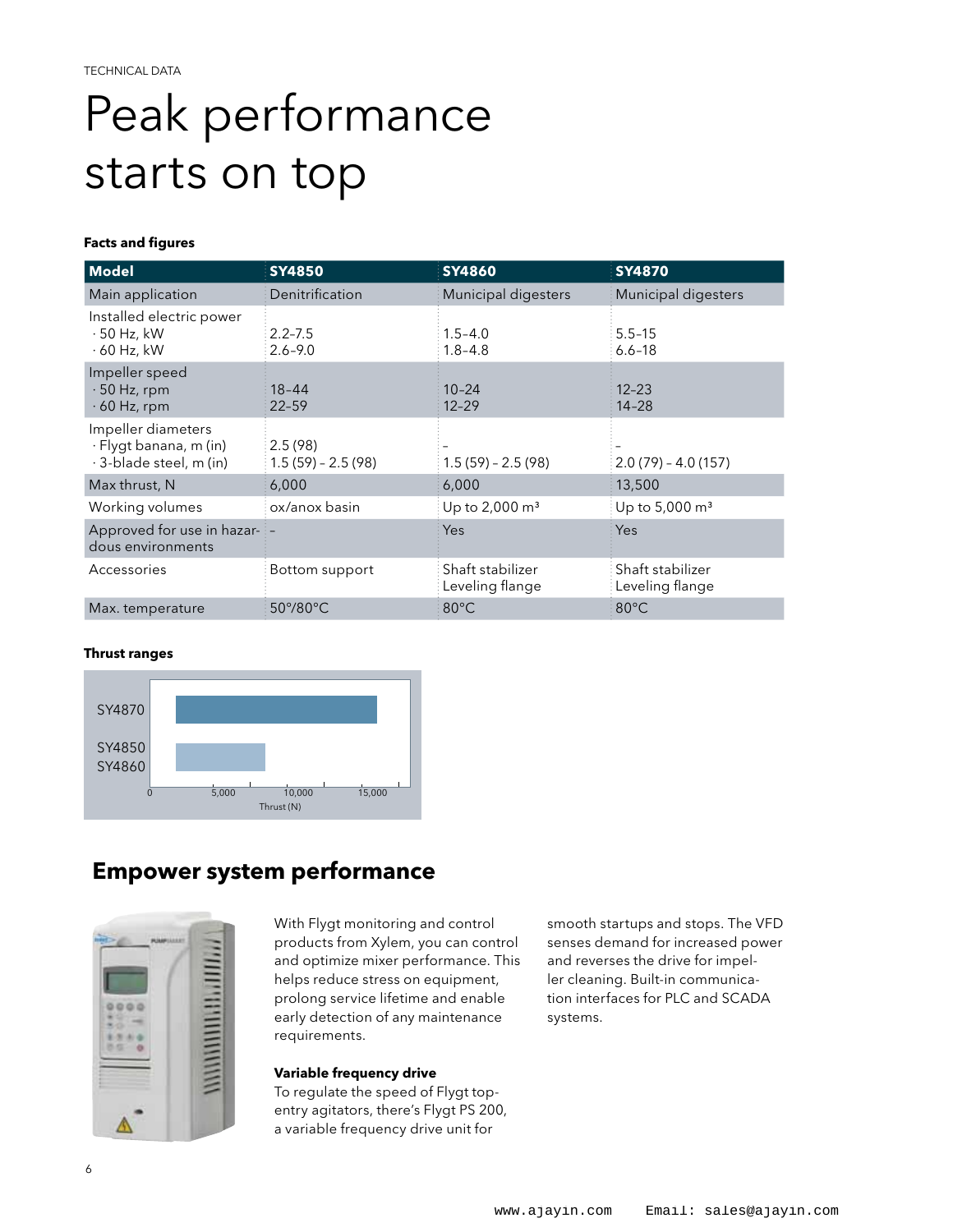### A perfect blend of support and service



**Boost efficiency with monitoring and control**

We supply everything from controllers, sensors and start equipment to SCADA software for complete fluid handling supervision.



**Enjoy the benefits of a premium brand** 

Genuine spare parts are vital to ensure long and trouble-free operation. We guarantee the availability of spare parts for 10 years after we stop production of a model.



**A deep understanding of fluid handling and vast experience in mixing technologies make Xylem a reliable partner for your wastewater process requirements.**

#### **Systems engineering expertise**

Dimensioning and layout are critical factors in maximizing performance. Using our expertise and intelligent tools, we analyze your requirements to identify the right mixer or agitation system to optimize your processes.

#### **Support along the way**

Our recommendations result from the use of specially developed and validated Computational Fluid Dynamics software programs, based on carefully selected, relevant models. Our own testing facilities as well as field testing and measurement of actual performance onsite provide Xylem engineers with keen insight into what works. Using this knowledge and expertise, we help you maintain your mixing installation in top operating condition.

#### **Global service network**

Should any problem occur with your Flygt agitators and mixers, professional assistance and original spare parts are always within easy reach through Xylem's extensive service network in 140 countries.